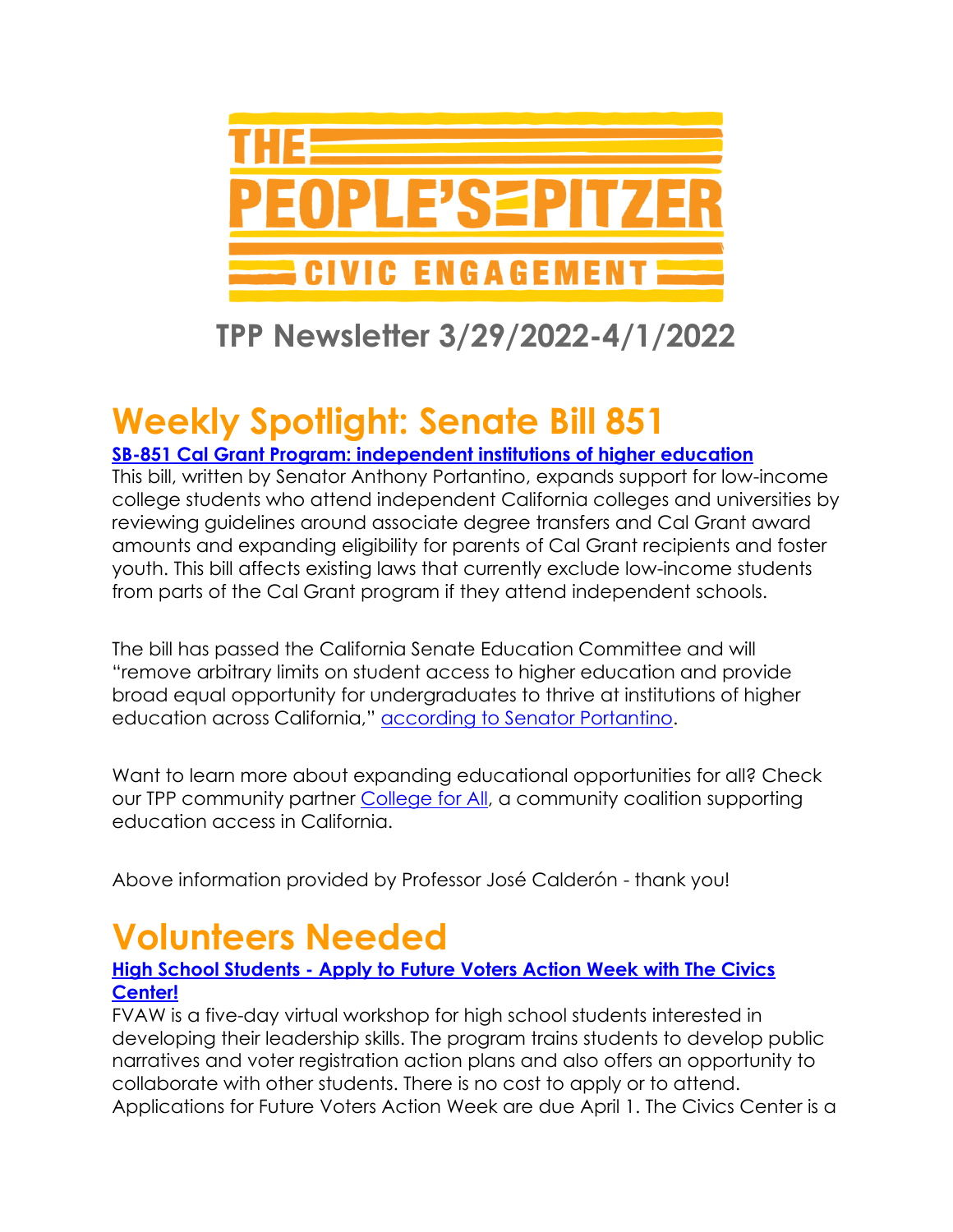nonprofit project of Community Partners, a nonpartisan 501(c)(3) organization, dedicated to building the foundation of youth civic engagement. More info can be found on [our website.](https://www.thecivicscenter.org/)

#### **Ontario for Agriculture Organizing**

Many individuals and community-led organizations in the Inland Empire have formed a coalition fighting against the destruction of over 200 acres of prime farmland in Ontario to make way for more polluting warehouses. The coalition includes the Robert Redford Conservancy for Southern California Sustainability, the Southern California Agricultural Land Foundation, American Farmland Trust, and the League of United Latin American Citizens, among others. They need to collect 10,000 signatures by April 8th for a referendum in the city of Ontario to prevent farmland destruction. If interested in helping out collecting signatures and community organizing, email [ontario4ag@gmail.com.](mailto:ontario4ag@gmail.com)

#### **The People's Pitzer**

Interested in TPP's work? We are looking for two more student interns! If interested, contact [aneuburg@students.pitzer.edu.](mailto:aneuburg@students.pitzer.edu) Work-study preferred.

#### **Other Opportunities**

Looking for a summer internship? TPP has compiled a list of [volunteer and](https://www.pitzer.edu/cec/community-pillars/peoples-pitzer/tpp-volunteer-and-internship-opportunities/)  [internship opportunities](https://www.pitzer.edu/cec/community-pillars/peoples-pitzer/tpp-volunteer-and-internship-opportunities/) relating to government, public policy, and civic action. See some internships highlighted below and be sure to check out our website for more information!

**[A Collaborative Study of Social/Political Psychology of Online Communities](https://app.joinhandshake.com/stu/jobs/5864884?ref=open-in-new-tab&search_id=173c79b3-158f-4253-afbc-7b1b2208b303)** | University of Michigan

**Deadline** | March 31st, 2022

**Location** | Remote

**[Legal Assistant Intern](https://app.joinhandshake.com/stu/jobs/5825601?ref=open-in-new-tab&search_id=17e20f22-b347-4596-ba06-df3357ea79f4)** | Orange County Public Defender's Office

**Deadline** | April 28th, 2022

**Location |** Fullerton, CA

**[Public Policy Internship](https://app.joinhandshake.com/stu/jobs/5743814?ref=open-in-new-tab&search_id=17e20f22-b347-4596-ba06-df3357ea79f4)** | Tesla

**Deadline** | May 2nd, 2022

**Location** | Washington, D.C., Palo Alto, CA, Remote

**[Policy & Legislative Affairs Intern](https://app.joinhandshake.com/stu/jobs/5423371?ref=open-in-new-tab&search_id=17e20f22-b347-4596-ba06-df3357ea79f4)** | Orange County Board of Supervisors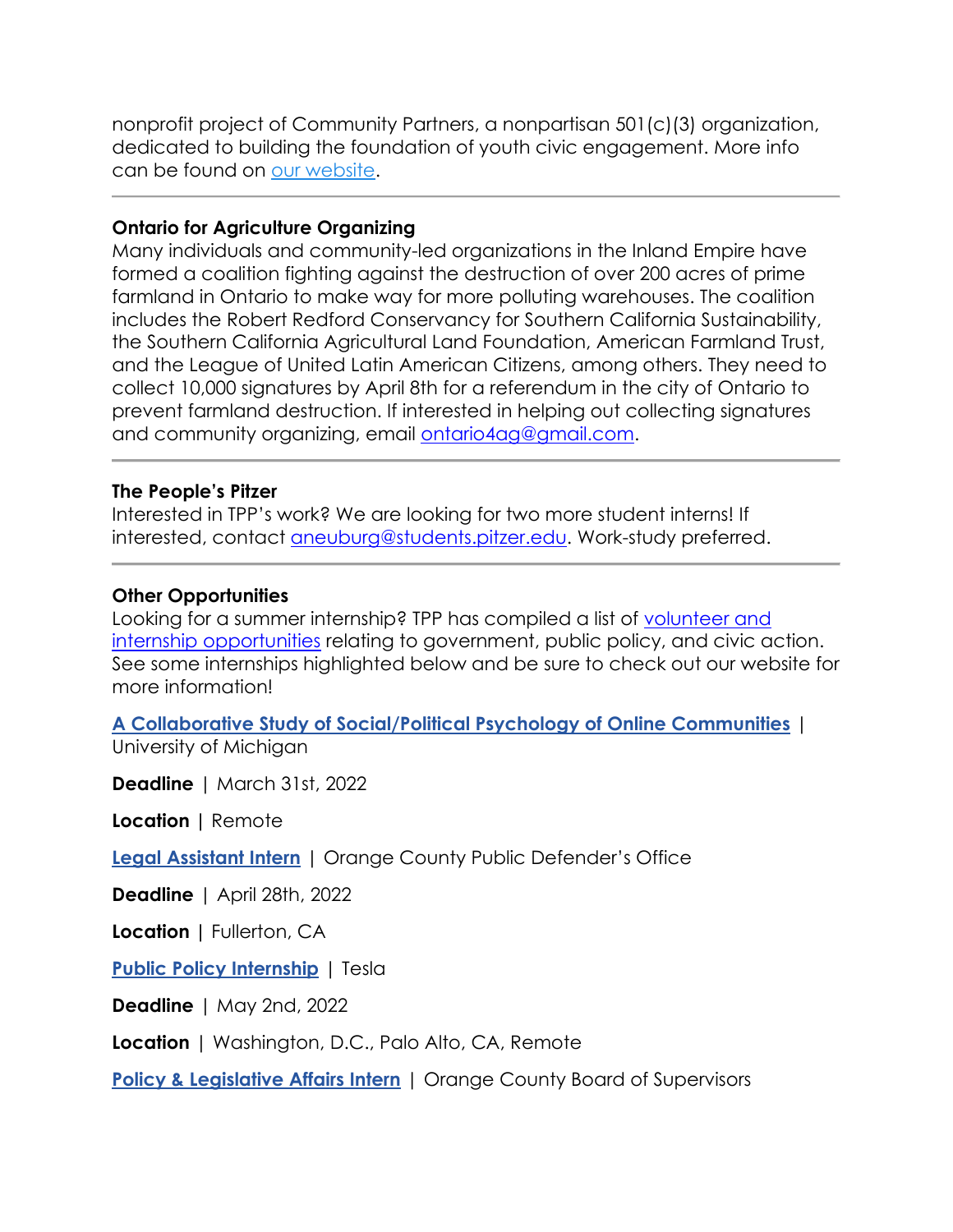**Deadline** | May 5th, 2022

**Location** | Santa Ana, CA

**[Associate Social Justice & Activism Podcaster](https://app.joinhandshake.com/stu/jobs/5675834?ref=open-in-new-tab&search_id=17e20f22-b347-4596-ba06-df3357ea79f4)** | The Creative Process

**Deadline** | May 27th, 2022

**Location** | Los Angeles, CA

**[Development Intern](https://app.joinhandshake.com/stu/jobs/5527217?ref=open-in-new-tab&search_id=e18de8f7-cea7-4c4b-99e2-f7f6cbe50a7d) – Grant Writing** | Mother and Child Education Center

**Deadline** | September 1st, 2022

**Location |** Portland, OR

### Upcoming Events

**Art Exhibition: Pau S. Pescador: Working** March 29, 1:00pm - 4:00pm Pitzer College Art Galleries



*Pau S. Pescador: Working* explores the stories of trans individuals who work in the civil service sector in a time when legal protections have become contested ground and successive Presidential administrations have issued opposing orders on the rights of employees based on gender, gender expression, and sexual orientation. Pitzer College Art Galleries is open for groups of up to 6 people for one-hour visits. Appointments are offered Tuesday through Saturday on the hour at 1, 2, 3, and 4 pm. [Make a reservation](https://www.pitzer.edu/galleries/schedule-a-visit/) to visit our current exhibitions, and complete our [online health check form](https://pitzercollege.sjc1.qualtrics.com/jfe/form/SV_9Hyzup9XwrWVjzT) on the day of your visit, prior to arriving.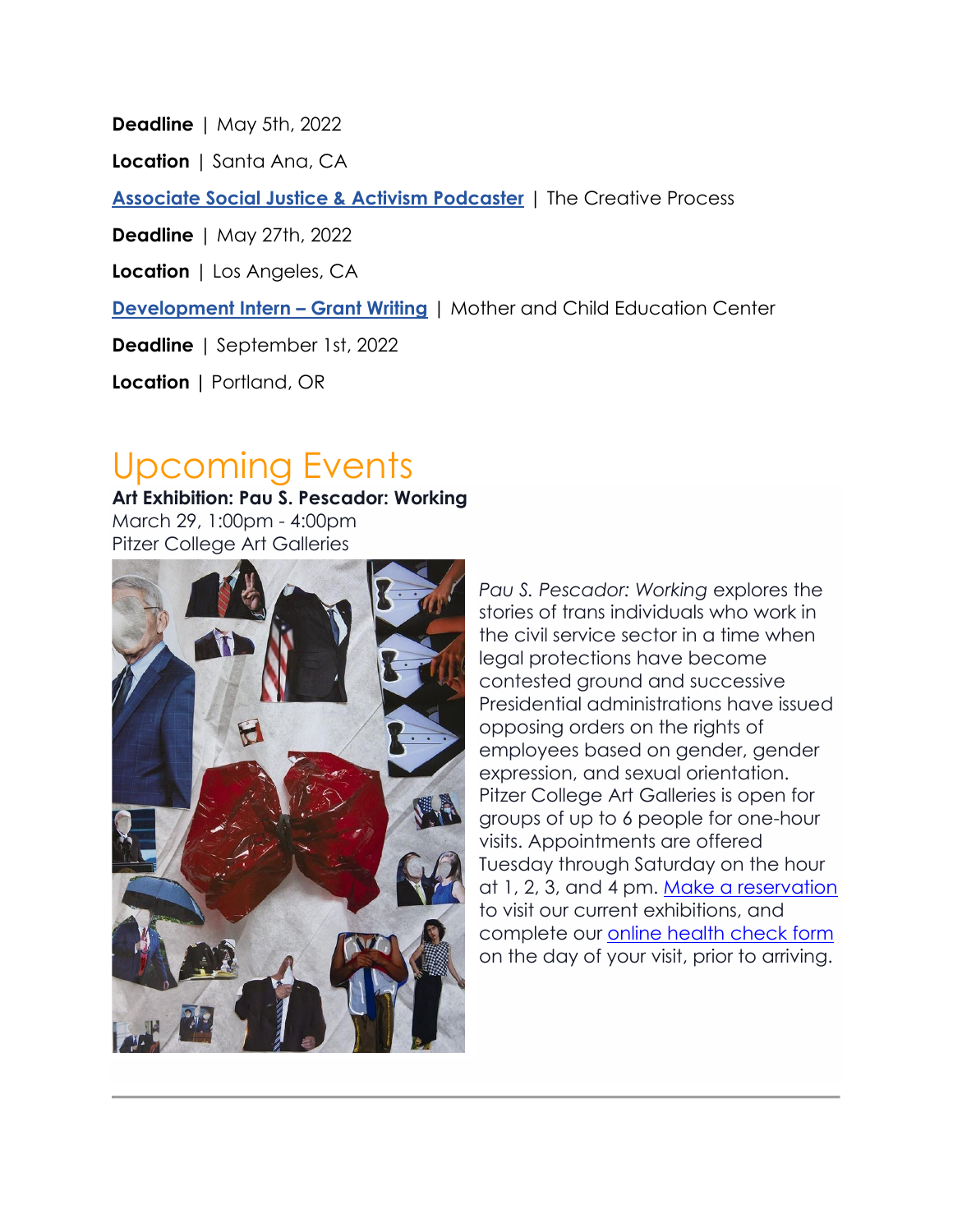#### **My Law School Experience: Application to Post-Graduation!**

March 30, 6:00 pm - 7:00 pm Pitzer Career Services

Meet a Pitzer alumna who is a recent law school graduate from American University Washington School of Law. She will share her journey to law school and her post-grad experience. Come prepared with some questions for our Q&A portion.

RSVP in [Handshake](https://pitzer.joinhandshake.com/events/937541/share_preview) for Zoom Link.

#### **Cesar Chavez Day**

March 31, colleges observe March 25



Information below from [Wikipedia.](https://en.wikipedia.org/wiki/Cesar_Chavez)

Cesar Chavez was an American labor leader and civil rights activist. Along with Dolores Huerta, he co-founded the National Farm Workers Association (NFWA), which later merged with the Agricultural Workers Organizing Committee (AWOC) to become the United Farm Workers (UFW) labor union.

Cesar Chavez practiced leftist community organizing tactics to advocate for Mexican-American farmworkers. In the 1960s, he began organizing strikes among farmworkers, most notably the successful Delano grape strike of 1965– 1970. Influenced by the Indian independence leader Mahatma Gandhi,